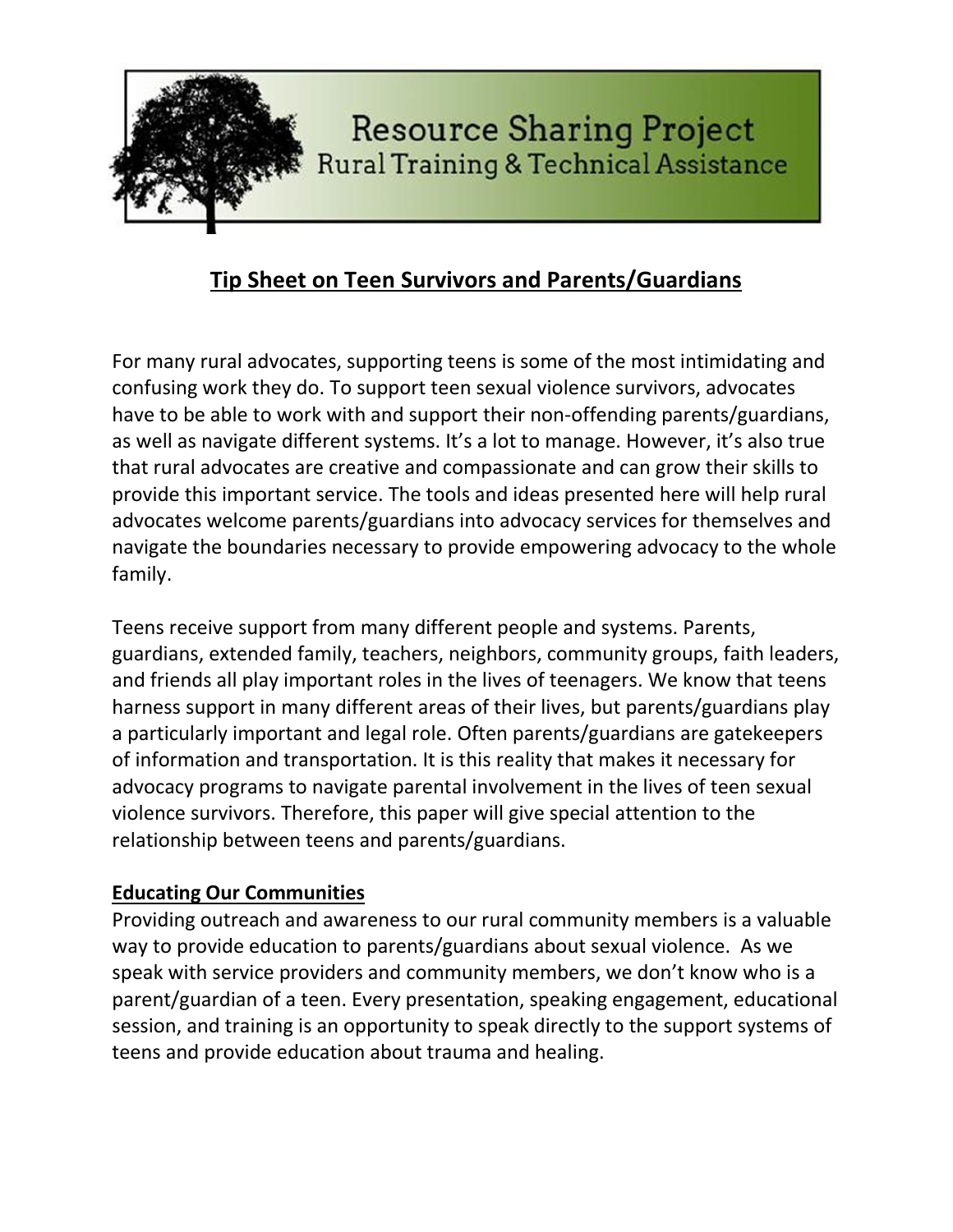Providing training about sexual violence in a variety of spaces and settings creates more educated, dedicated, and supportive members of our rural communities. When we form relationships with volunteers, board members, and passionate community members, they in turn are able to educate the community and refer friends and family for services. Sharing information about the long- and shortterm symptoms of trauma can help parents/guardians better understand sexual violence and support their teen. Having a nuanced understanding of trauma can change parental anger, frustration, and disappointment to empathy, attention, and care. Keep parents/guardians in mind as you continue to attend events and create outreach materials.

Educational outreach to parents/guardians will increase the chances that a teen will come in for services. However, even if the teen never seeks services, parents/guardians will know where they can get services for themselves as they continue to support their child. The information we give parents/guardians filters down to teens and it changes how parents engage with their family and community. Whether or not we directly speak to every survivor in our rural communities, we can improve the support survivors receive from the community.



### **Navigating Parental Responses**

For teens who want their parents/guardians involved, this presents a powerful and potentially difficult path for our programs to navigate. Parents and family members are navigating their own intense feelings after a disclosure of sexual violence. It is normal for parents/guardians to feel guilt, anger, sorrow, shock, fear, confusion, discomfort, and loss of control. Just like survivors, parents/guardians will cope with their feelings in a variety of ways. Your program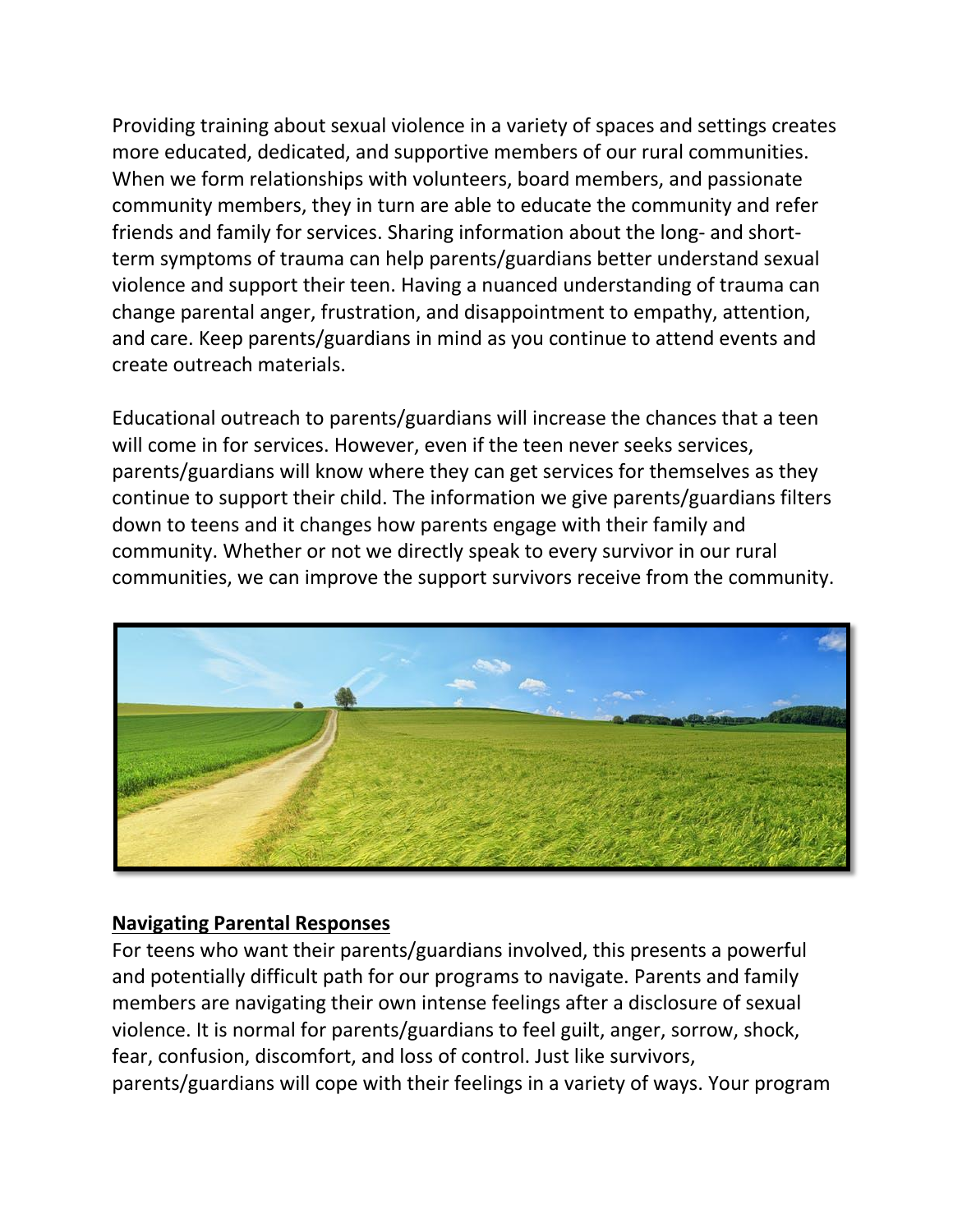may work with parents/guardians who desperately want to control every moment of advocacy the teen receives as a way of coping with the loss of control they feel. Your program may also work with parents/guardians who avoid setting foot in the building as a way of coping with the guilt they feel of not protecting their child. Our role is not to judge how parents/guardians cope, but instead to offer our healing services and tools to help them support their child.

Protective and loving parents/guardians don't always know how to act in traumainformed ways. However, when we welcome parents/guardians into services for themselves, we can model a trauma-informed approach in all of our interactions. When parents/guardians have an outlet for their anger and discomfort they will be more present and able to support their teen. Engaging parents/guardians in the healing journey alongside teens exponentially increases the amount of support teens are getting.

Navigating advocacy with teen survivors and parents/guardians is further complicated when the person who sexually abused the teen is a family member. Great care needs to be given in determining the support and education provided to both the teen and the parent/guardian. The whole family will likely be impacted by this trauma so it may take the work of your entire program to provide advocacy services. Don't make assumptions about how the teen or parent/guardian feels or how they want to move forward. Instead always prioritize listening as together you can navigate the shifting emotions, needs, and family structure. Depending on the state or territorial laws, it is possible that the family will be involved with the legal and/or child welfare system. Advocates can provide education and help families understanding these systems. Your role as the advocate is to continue to help place the focus on the teen survivor.

#### **Welcome Parents/Guardians to the Process**

A warm and intentional welcome in to services sets the tone for the rest of our program's relationship with a survivor or their support system. As part of intake we can ask teens, *who are your people? Who supports you, nourishes you, makes you feel good about yourself, takes care of you, talks with you about difficult things, or brings you joy? What connections with people or organizations makes you feel safe and inspires you?* These questions help teens tell us where support is and where it's missing.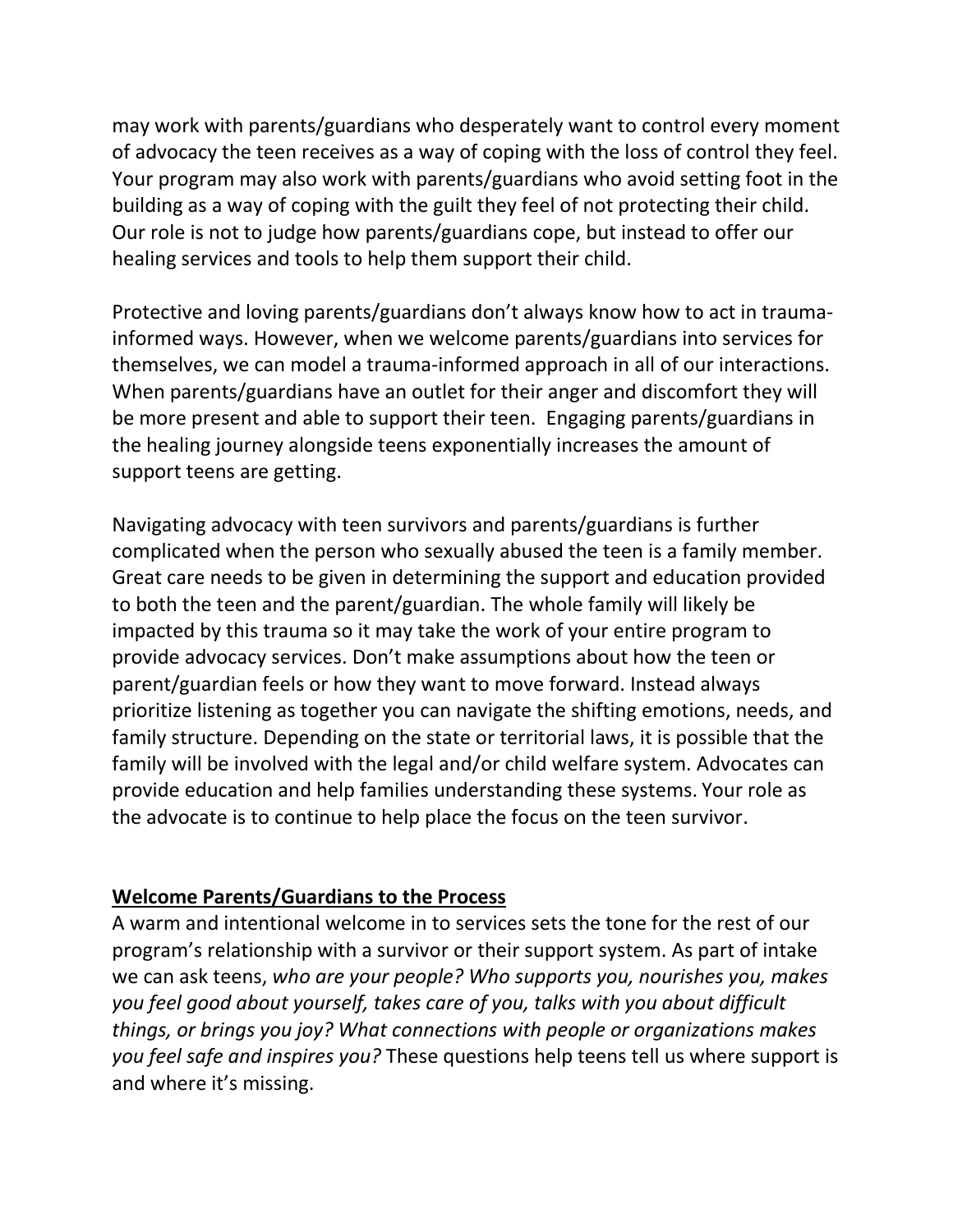

We trust teen survivors when they tell us who is and isn't a safe person in their life, and we help teens navigate the barriers caused by lack of support. Serving teens generally means serving or interacting with their parents/guardians as well. Most parents/guardians are used to being involved in or managing any serious issues in their child's life. It can be surprising or unfamiliar to them to be asked to not participate in advocacy or counseling appointments.

Advocacy appointments are an opportunity to provide a safe space for teens to process feelings of fear, distrust, anger, and resentment towards unsupportive family. We can also help teens envision the healthy and loving relationships they will build in the future. As wonderful as parental involvement can be for some teens, for others it can be devastating. Adamantly encouraging teens to involve unsupportive parents/guardians can ruin any trust that has been built.

The laws that govern teens' rights to seek advocacy services and confidential services differ across the states, tribes, and territories. With the help of your coalition, research the laws or tribal codes that govern services to determine whether and when teens can consent to services without parental permission. Also look in to what the law says about teens' confidentiality rights. In some jurisdictions, for instance, teens must get parental consent to services, but the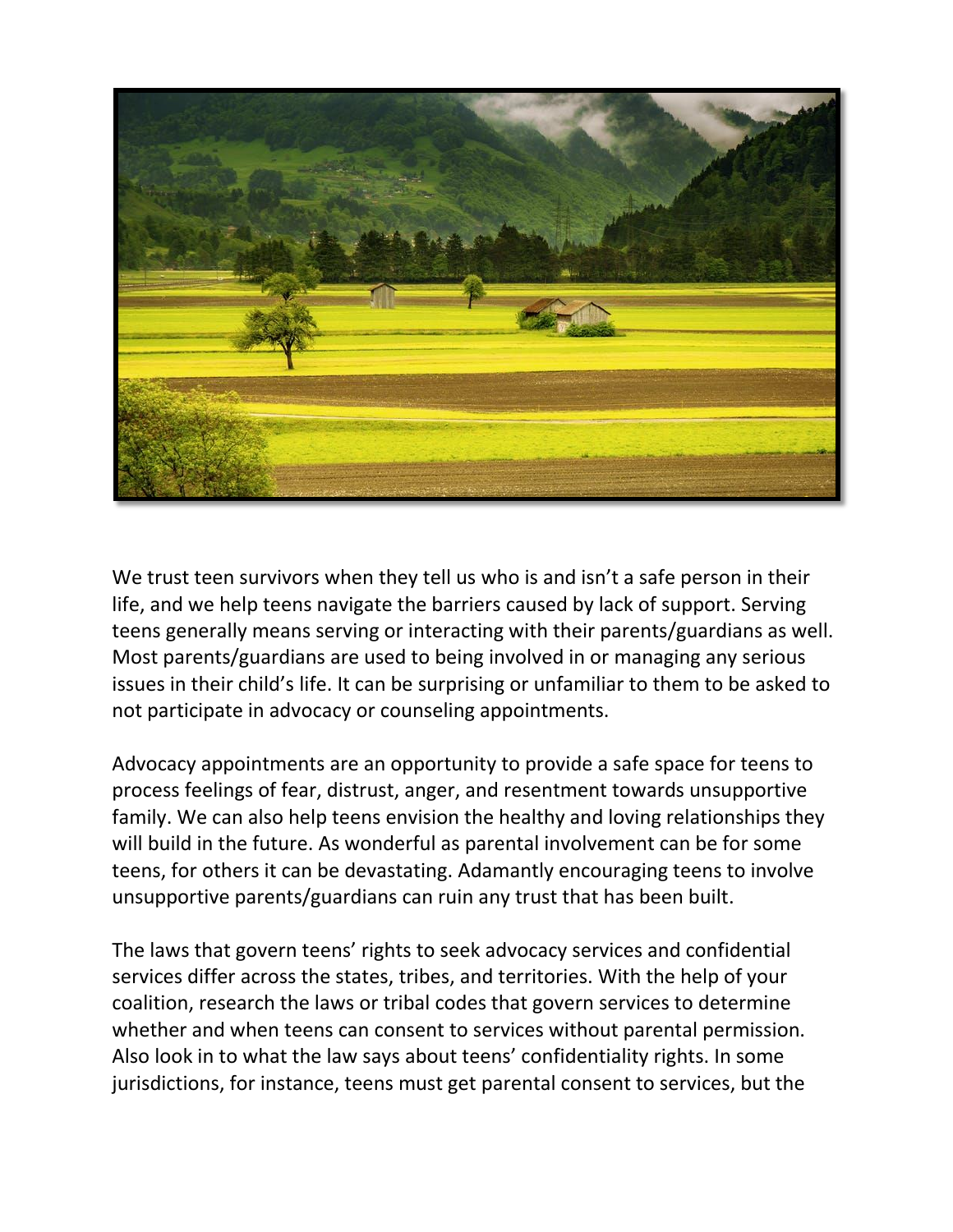services are still confidential. For more information about teen's confidentiality rights, check out the Victim Rights Law Center's Jurisdiction-Specific Guides: [Privacy Laws Impacting Survivors.](http://www.victimrights.org/privacy-cards)

Just as we have an intake process for the teen survivor, we should also have a separate intake process for parents/guardians, ideally with a separate advocate. The intake process orients parents/guardians to our program and allows them to share their needs, fears, strengths, and resources. Being transparent about confidentiality, and how much your program intends to share what the teen discloses sets boundaries from the start. Consider including a letter to parents/guardians in the intake process. A letter from your program can be a tangible way to remind parents/guardians of your program's continued support and services. For an example of an intake letter, check out [A Welcoming](http://www.resourcesharingproject.org/welcoming-introduction-services)  [Introduction to Services.](http://www.resourcesharingproject.org/welcoming-introduction-services)

## **Advocacy Services for Parents/Guardians**

Actively supporting parents/guardians as the support system of survivors of sexual violence can be helpful to teens and parents/guardians alike. As we move forward past the intake process, we can offer information, answer questions, and provide a continued space for them to process their emotions away from the teen. The teenager experiencing sexual violence may have been the reason for initially seeking services, but parents/guardians may also be survivors themselves. When beginning work with a parent/guardian, be prepared to help navigate the traumas of both parent/guardian and teen.

Support groups specifically for parents/guardians can assist families in not feeling so alone and increases their support network. As parents/guardians share and care for one another, community is built. Hearing the same guilt, fear, and shame from other folks in the support group helps parents/guardians hear their own words in a new light. Having the opportunity to show compassion to others can facilitate compassion for themselves. In addition to peer support, a psychoeducational approach to support groups can be particularly useful for parents/guardians. Adolescence is a confusing and erratic time even before sexual trauma, so adding an educational component to the support group can provide a lot of much needed context. Often trauma symptoms, such as getting bad grades, a disinterest in school or social activities, or sleeping at unusual times of the day,